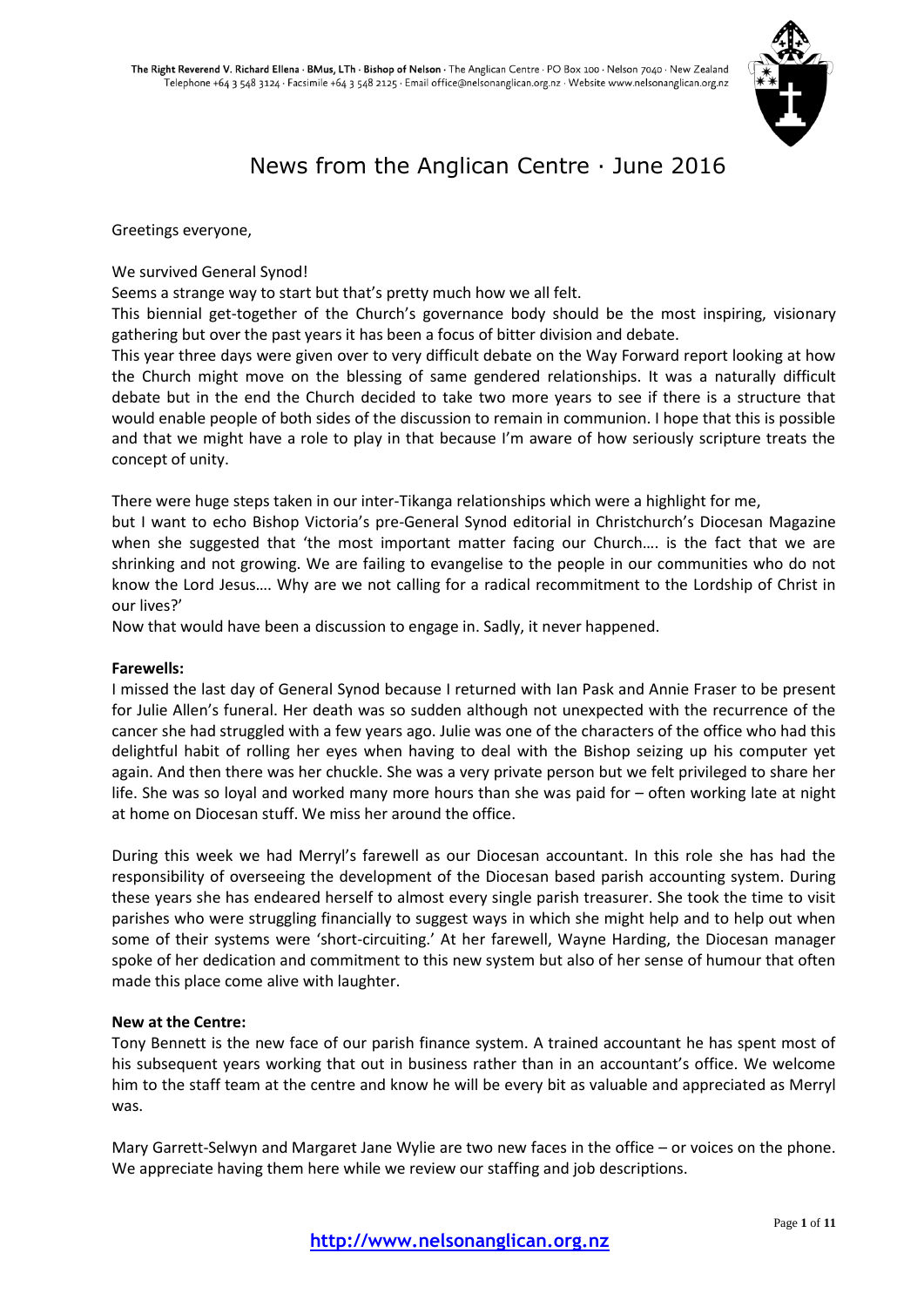#### **Retirement:**

Ian Thatcher has recently announced his intention to retire from the parish of Golden Bay on the  $1<sup>st</sup>$ August. He and Karen will be moving up to Palmerston North where they have a home and some old friends. Ian's health is very good at the moment and they have taken a trip back over to Helsinki to visit their son and grandchildren. We continue to hold them in our prayers.

Although John Eggers will be remaining as a member of the Diocesan Finance team, he is taking the opportunity of celebrating his  $80<sup>th</sup>$  birthday by stepping down as the chair. He and Beth are amazing servants of this Diocese.

#### **Ordination:**

Last weekend Gordon Taylor was ordained as a Deacon within the ministry team at All Saints. His impact on the younger people of the parish – particularly those in children's ministry was evidenced by people such as Izzy Paine (a children's ministry intern last year) who came down from University to be present for this special occasion.

#### **Book Launch:**

I might have got the time wrong (arriving half an hour late) but it was still a privilege to be present at Mapua to mark the launch of Archdeacon Robin Kingston's book on inner healing. It is essentially a 'how to' book that is birthed in the many years of ministry in this area. Robin has seen lives dramatically changed as they have let go of long buried issues that have affected their ability to function as a liberated son or daughter of our loving God.

We have copies on sale at the Anglican Centre or you can order through Robin directly. And we pray that Robin and Marge have a special time as they head away on Sabbatical in July.

#### **Visits:**

I had a wonderful time with the Vestry of Richmond a couple of weekends ago, leading them in a retreat/planning day; helping them to reflect on where they are at as a parish and where God might be leading them. I love doing this – thinking and dreaming vision with some like-minded people.

I then preached at a combined service the next day. Great sense of celebration – but very hard to say farewell to Owen and Elizabeth Kimberley at this service.

#### **Annual Leave:**

Hilary and I will be away for three weeks from the middle of June, on annual leave. We are going to visit our daughter and are looking forward to spending some time with her. We'll be back early July – in time to welcome the asst. Bishop of Tasmania (Rt Rev Ross Nicholson and his wife Jenny) who will be spending a week with us.

Finally a quote from Archbishop Justin Welby, taken from his biography that I have just finished reading. It is from a sermon he gave at a New Wine conference in 2013,

'We are in a time of revolution' (describing the challenges facing the church in the 21<sup>st</sup> century) 'and we *need another revolution in the Church. What it looks like I don't know, but I want to be in it. What it feels like is Jesus-centred, fire-filled, peace-proclaiming, disciple creating, and the church word for this revolution is revival.'*

Every blessing +Richard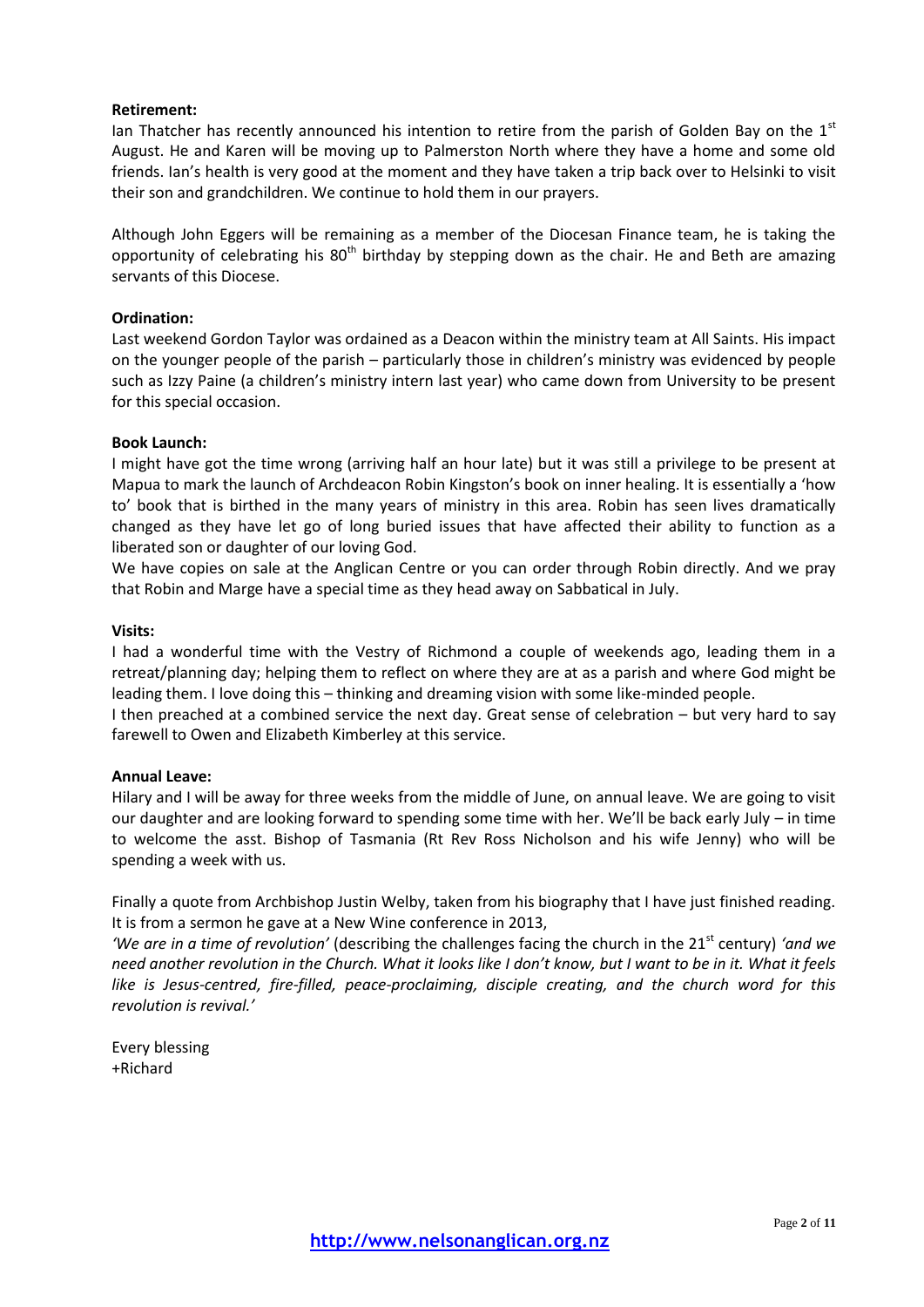The following for your information and parish newsletters **PRAYERS**

- Family and friends of Julie Allen, who passed away last month due to the recurrence of her cancer.
- Ian and Karen currently on annual leave and as they prepare to retire to Palmerston North. Continued prayers please for Ian's health.
- Those taking sabbatical leave from July-October, Marge Tefft & Robin and Dawn Daunauda.

# **NOTICES**

(refer to 'Ministry Education' for details of training events coming up)

**A Handbook for Healing of Memories Ministry** – by Archdeacon Robin Kingston. Available through the Anglican Centre office 0305483124, [reception@nelsonanglican.nz](mailto:reception@nelsonanglican.nz) or Robin [robin@greymouthanglican.co.nz](mailto:robin@greymouthanglican.co.nz) Price: \$20, plus \$5 for postage.



**Glimpses of Te Omanga** – over a hundred stories relating to the hospice



movement and palliative care. While the stories collated give glimpses of life especially at Te Omanga hospice, they nevertheless would reflect the atmosphere experienced at hospices up and down NZ. Coming from the heart and often reflecting deep emotion, the stories do much to correct some widespread 'myths' about hospices. collated by Beryl Anderson.Cost per copy \$20 plus \$3 postage. Proceeds to the hospice movement. Purchase through Beryl: 04 5892141 Email: [dougandberyl@xtra.co.nz](mailto:dougandberyl@xtra.co.nz)

**NZCMS – Thriving as a "Link Church'…** Interested in seeing mission thrive in your parish? This event is specifically targeting parishes already linked to a Mission Partner **but all** are welcome to hear what others are doing in their churches. Friday 1 July (7pm-9pm) & Saturday 2 July (9am-4pm). Laidlaw College, 70 Condell Avenue, Papanui, Christchurch. For more information: NZCMS office: 03 3772222

**NZ Faith Community Nurses Conference in Nelson!** 'Called to Care' Sharing the FCN Experience…. Saturday 10 and Sunday 11 September 2016 at NMDHB Seminar Centre, Braemar Campus, Waimea Rd, Nelson. See [www.faithcommunitynursing.nz](http://www.faithcommunitynursing.nz/)

**Mental Health and the Church** A one-day conference that will take a close look at a range of mental health issues. With a fairly high percentage of people in our churches and community organisations with mental health issues, this conference intends to equip churches with more information around this important area of life and assisting those around us. 14 June 2016 at Windsor Park Baptist Church, Auckland. E-flyer attached or for more details, this link: <http://willowcreek.org.nz/events/mhac/>

# **MINISTRY EDUCATION**

Hi Everyone, Please note the range of events coming soon – especially the School of Preaching with Rob Harley. Also please tell your leaders about the range of small group resources available.

God Bless, Graham

#### **TRAINING EVENTS 2016**

#### **EQUIP MINISTRY EDUCATION**

EQUIP is part of Diocesan ministry education and is designed at an appropriate for anyone to attend to learn about ministry skills. **Please advertise these in your parish and**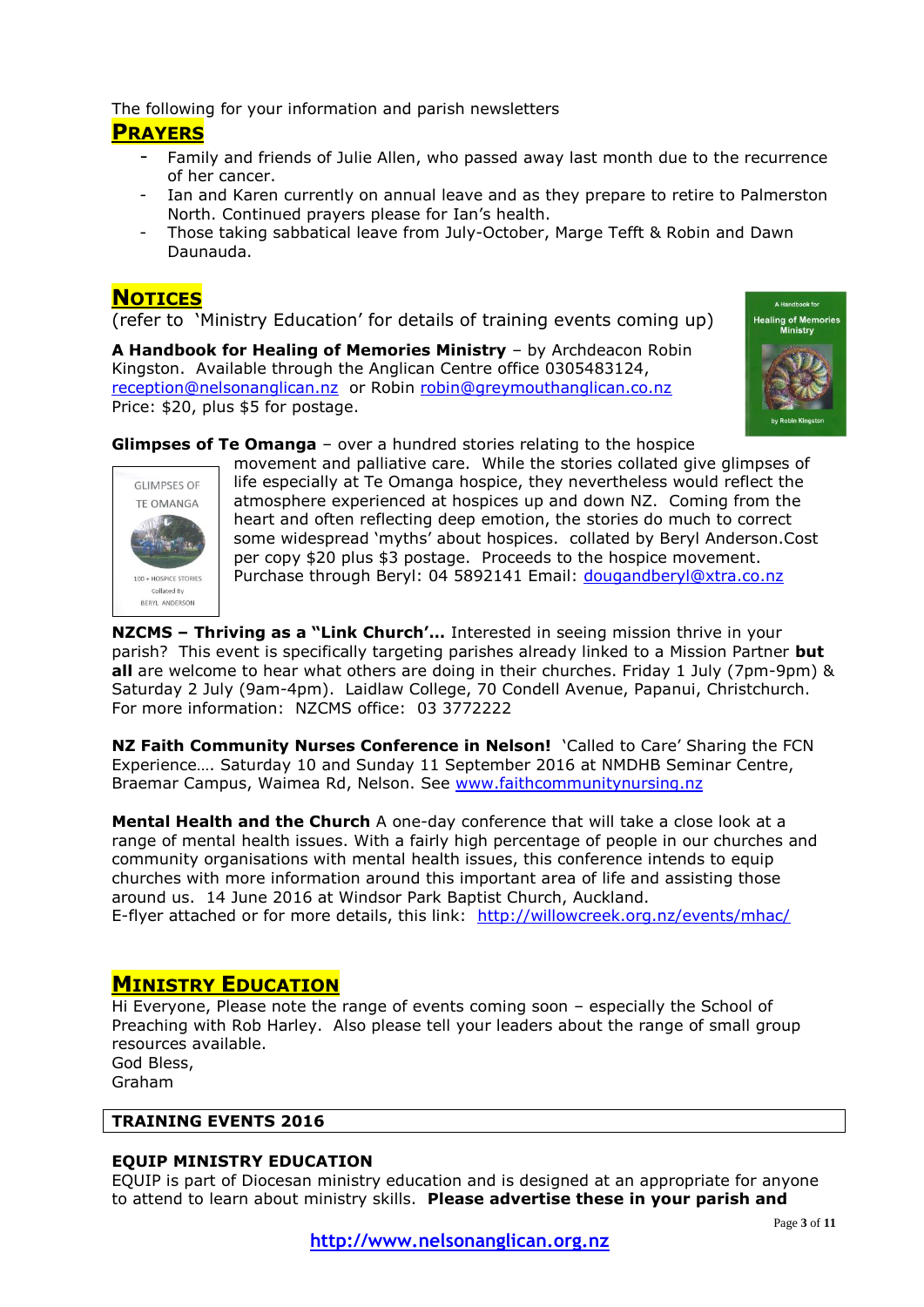**invite current and future ministry leaders to attend.** As you are aware, BTC is thinking about ways to make lay training/discipleship more accessible, and Andrew and I will be meeting with the regional deaneries in the New Year to discuss this further. Topics for 2016 (will finish off this 3 year cycle):

- Unit 5 Discipleship and Gifts of the Holy Spirit
- Unit 6 Contemporary Pastoral Care
- Unit 8 Everyday Evangelism

#### **Marlborough: (St Christopher's)**

- June 18 Unit 6
- September 3 Unit 8

**Nelson/Waimea (St Stephen's Tahunanui)**

July 2 Unit 6

October 15 Unit 8

#### **Mawhera**

- July 30 (St John's Westport) Unit 6
- November 5 (Holy Trinity Greymouth) Unit 8

If you are interested in tailoring some training for your parish or a cluster of parishes please ring to have a chat about possibilities.

#### **SCHOOL OF PREACHING**

Rob Harley is coming back to run his new course "Storycraft". This is a brand new course on telling stories as a key to changing lives. In this course you will:

- analyze the crafts and skills employed by world-class communicators and learn how words, concepts and ideas can be woven into a captivating message.
- do practical, work-shop based exercises to build a whole new way of engaging listeners by use of your personal story and stories from around the world.
- learn how to bring humour, life, and dozens of other proven 'tricks of the trade' into your talks
- find a new level of personal excitement in the process of shaping and delivering your messages.

**Dates: Fri July 8 (7-9pm) and Sat July 9 (9.30-4pm). Venue: All Saints, Nelson. Cost: \$65 per delegate (discounted to \$15 for Members of Anglican Churches) TO REGISTER GO TO THE BTC website** <http://www.bishopdale.ac.nz/newsandarticles/>

#### **CLERGY AND LAY WORKERS CONFERENCE**

The theme for our 2016 conference is "Discipleship". Online registration details will be out soon.

Date: **Sept 26-28** (first week of school holidays)

Location: Lake Rotoiti (Alpine Lodge and Community Hall).

Begin 12.30pm Monday Sept 26 with Lunch

Finish 2.30pm Wednesday Sept 28 after Communion.

Keynote Speakers:

- · Kevin Ward Knox College, Dunedin "Cultural context of discipleship".
- · Paul Burton Unite Church, Nelson "Building a Discipleship Culture".
- Rosemary Dewerse St John's College, Auckland.

Workshops: Planning to have workshop options on the Tuesday afternoon Kid's Programme: There will be a programme organized for a range of ages.

#### **REMINDER: THIS EVENT IS FOR CLERGY AND PARISH LAY STAFF SO PLEASE INVITE YOUR TEAM.**

#### **POST ORDINATION MINISTRY DEVELOPMENT (POMD)**

The new "Community of Practice" model for post-ordination professional development is now underway across the Diocese, and it has been great to see the engagement within the groups. Dates are indicated below: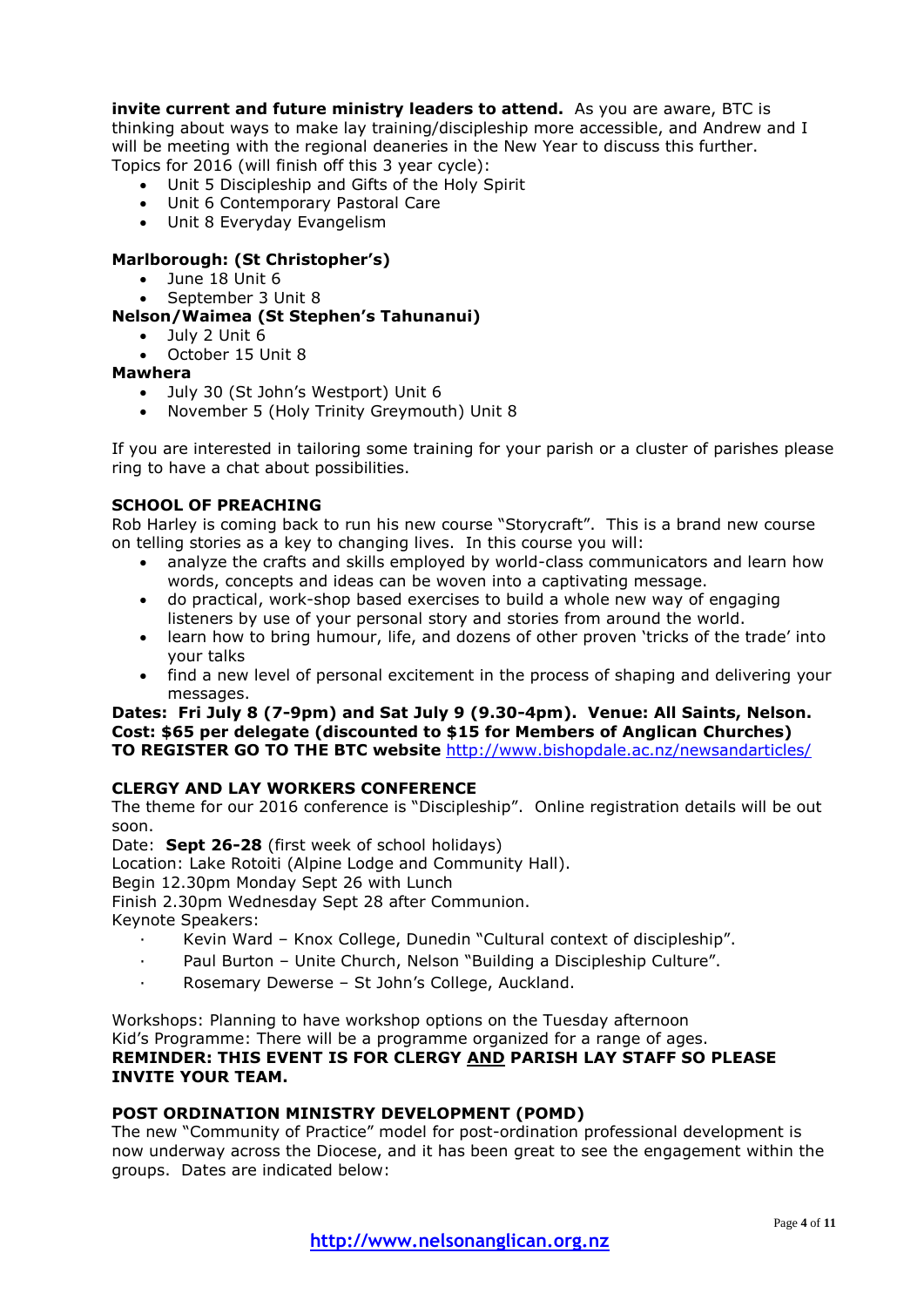|           | Mawhera | Nelson | Waimea | Marlborough |  |
|-----------|---------|--------|--------|-------------|--|
| January   |         |        |        |             |  |
| February  | 19      |        |        |             |  |
| March     |         |        |        |             |  |
| April     | 8       |        |        |             |  |
| May       |         | 05     | 12     | 19          |  |
| June      | 17      | 23     | 28     |             |  |
| July      | 29      |        |        | 21          |  |
| August    |         | 18     | 25     |             |  |
| September |         |        |        |             |  |
| October   | 7       | 13     | 27     |             |  |
| November  | 25      |        | 24     | 17          |  |
| December  |         | 01     |        |             |  |

#### **MINISTRY INTERNSHIP SCHEME**

If you are interested in this for 2016 now is a good time to begin a conversation with myself, your vestry and any possible intern. Please remember that an intern is a training position, so the intern needs to be working under someone with experience. We now have the exciting development of offering a 1yr fulltime diploma which majors on internship (20hrs per week) which would be ideal for any young person wanting to do a gap year programme or gain experience in Christian ministry (see attached PDF). Our two internship options are:

a. *Fulltime Diploma of Christian Studies (Internship).*

The BTC Diploma in Christian Studies (Ministry Internship) is a 1 year fulltime diploma, designed to equip students for church-based ministry through an introduction to biblical and theological studies and mentored spiritual formation as reflective practitioners in a church-based setting. The 20 hours of ministry per week forms the basis of a 30 credit Internship paper as well as 2 other 15 credit papers at level 4 or 5 per semester (60 credits per semester; 120 credits total). On completion of the Diploma in Christian Studies (Internship) students will have developed the capacity to tell the biblical story, to read the Scriptures within their wider historical context and to understand a theological framework for life and ministry. They will have been equipped for effective leadership and ministry in the church and in the world through mentored and coached hands-on involvement in ministry and reflective practice. Costing:

20hrs/week or DipCS (Internship)

| $$16.50@20$ hrs = \$17,160.00 |                                                 |
|-------------------------------|-------------------------------------------------|
| Kiwisaver $@4\% = $686.00$    |                                                 |
| ACC.                          | $=$ \$75.00                                     |
| Total                         | $=$ \$17,921 (\$12,000 Min Ed + \$6,000 parish) |

*b. Fulltime BTC (4 papers/semester) and 10hrs ministry per week.*

There are a number of fulltime Dip CS, B.Theol or B.Min students who are also engaging in significant church ministry and leadership, especially those looking at fulltime ministry and ordination. This pathway enables them to gain valuable practical ministry experience with supervision and mentoring as well as earn some money. These students would be encouraged to take at least 1 internship paper (15 credit) to aid their ministry reflection and integration.

Costing: 10hr per week  $$16.50@20$ hrs = \$8,580.00 Kiwisaver  $\overline{\omega}$ 4% = \$343  $ACC = $37.00$  $Total = 8,960,00 ( $5,000$  Min Ed + \$4,000 parish)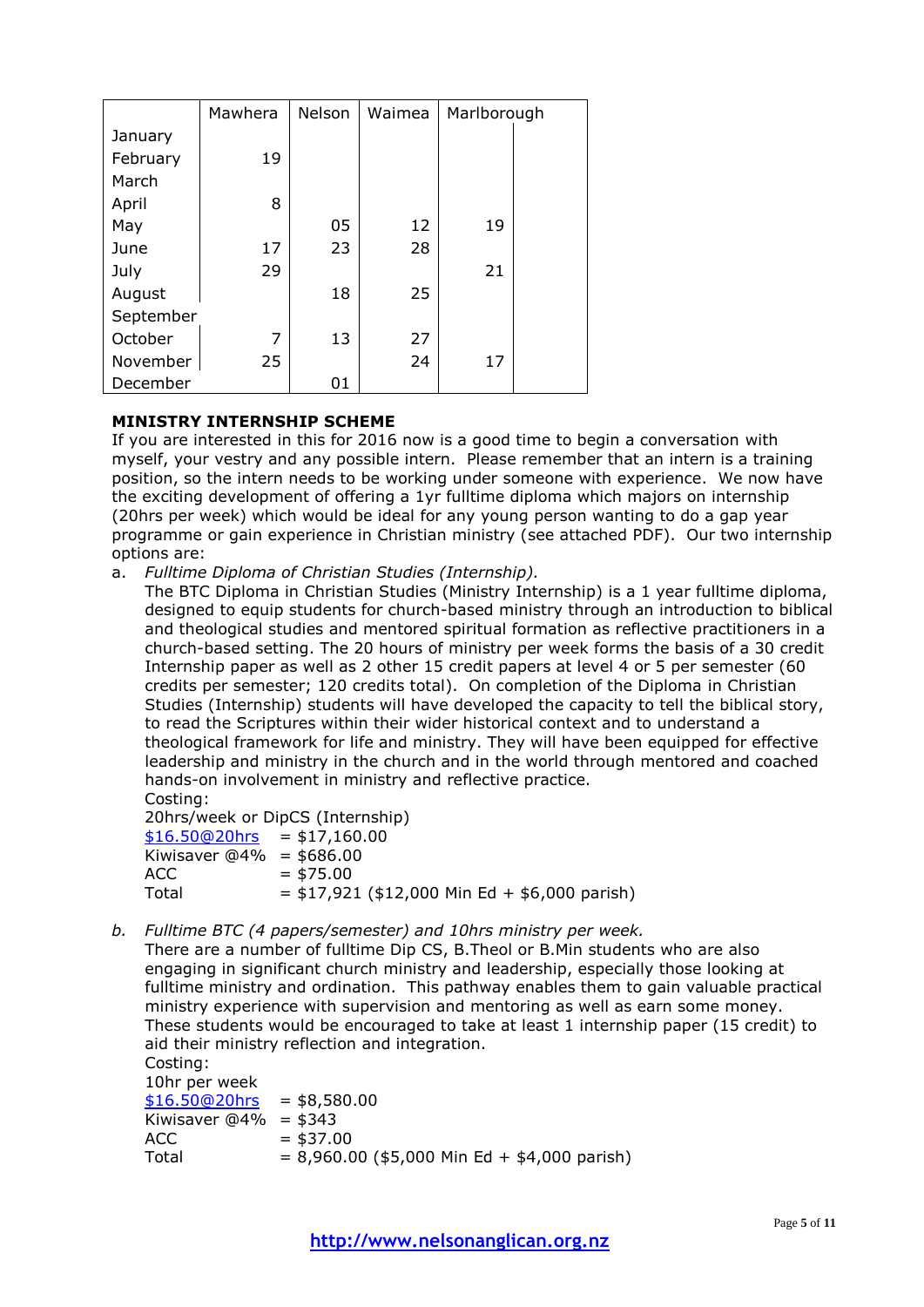#### **LATIMER MINISTRY RETREAT 2016**

#### Monday 10th - Wednesday 12th October **Details TBA**

#### **WILLIAM ORANGE MEMORIAL LECTURE 2016** *HOW RELIGION CREATED SCIENCE*

Our annual William Orange Memorial Lecture is coming up soon. We are privileged to have Professor Edwin Judge join us from Australia to deliver the lecture. He will be speaking on 'How religion created science'. Professor Judge is one of the remaining 'Orange Pips' whom William Orange mentored.

- Auckland: Friday 17th June, 7.30 9pm St. Chad's, Meadowbank (38 St John's Road, Meadowbank, Auckland)
- Christchurch: Sunday 26th June, 3 4.30pm St Saviour's Anglican Church (200 Colombo Street, Christchurch)

#### **WILLOWCREEK LEADERSHIP SUMMIT 2016**

#### The Nelson GLS date is confirmed as **Friday 4 November.**

Again we have been offered a discounted rate so that if you book by October 4 the cost will be \$52 (not \$100), and this will be paid by ministry education.

To register, go to the Willowcreek NZ web site and enter the same coupon code **nelson anglican**, (this will give you a 100% discount and I will be invoiced in bulk). This is open to clergy and lay leaders.

#### **RECOMMENDED BOOKS**

- Sally Nash, Jo Pimlott and Paul Nash. *Skills for Collaborative Ministry* (London: SPCK, 2008)
- Paul Nash and Sally Nash. *Tools for reflective ministry* (London: SPCK, 2012)
- David Livermore. *Cultural Intelligence: Improving your CQ to engage our multicultural world* (Grand Rapids: Baker Academic, 2009).
- Stephen Covey. *7 Habits of Highly Effective People: Powerful lessons in personal change*, 25th Anniversary edition (New York: Simon and Schuster, 2013).

#### **RESOURCES**

#### **NEW Resources now available.**

If you know of any good small group resources please let me know so we can update our supply.

**EQUIP** DVDs are also available at Holy Trinity, Greymouth and St Christopher's, Blenheim for loan.

#### **Please let your small group leaders know about these resources by passing this list on**.

| <b>NAME</b>                                  | <b>TYPE</b>                     | <b>LOCATION</b>                   |
|----------------------------------------------|---------------------------------|-----------------------------------|
| <b>WillowCreek:</b>                          | <b>DVD</b>                      | Anglican Centre and Bishop        |
| Global Leadership Summit 2015                |                                 | Sutton Library                    |
| Jim Collins at the Summit                    |                                 |                                   |
| Best Leadership talks from Bill Hybels       |                                 |                                   |
| <b>WillowCreek:</b>                          | <b>DVD</b>                      | Anglican Centre                   |
| Best Talks of the Summit - Celebrating       |                                 |                                   |
| 20yrs                                        |                                 |                                   |
| <b>Mission Together:</b>                     | <b>DVD</b>                      | Anglican Centre and Bishop        |
| Common Life Missions Conference 2015.        |                                 | Sutton Library                    |
| Christopher Wright Disks 1,2,7               |                                 | St Christopher's and Holy Trinity |
|                                              |                                 | Greymouth                         |
| Freedom in Christ Discipleship Course        | DVD, leaders guide, course book | Anglican Centre                   |
| How I Changed my Mind About                  | Book (Biologos and IVP)         | Anglican Centre and Bishop        |
| Evolution: Evangelicals reflect on faith and |                                 | Sutton Library                    |
| science                                      |                                 |                                   |

#### **Online: via BTC/ Diocesan websites "Resources" sections.**

BTC has now established a platform to make video presentations available at [www.bishopdale.ac.nz/resources.](http://www.bishopdale.ac.nz/resources)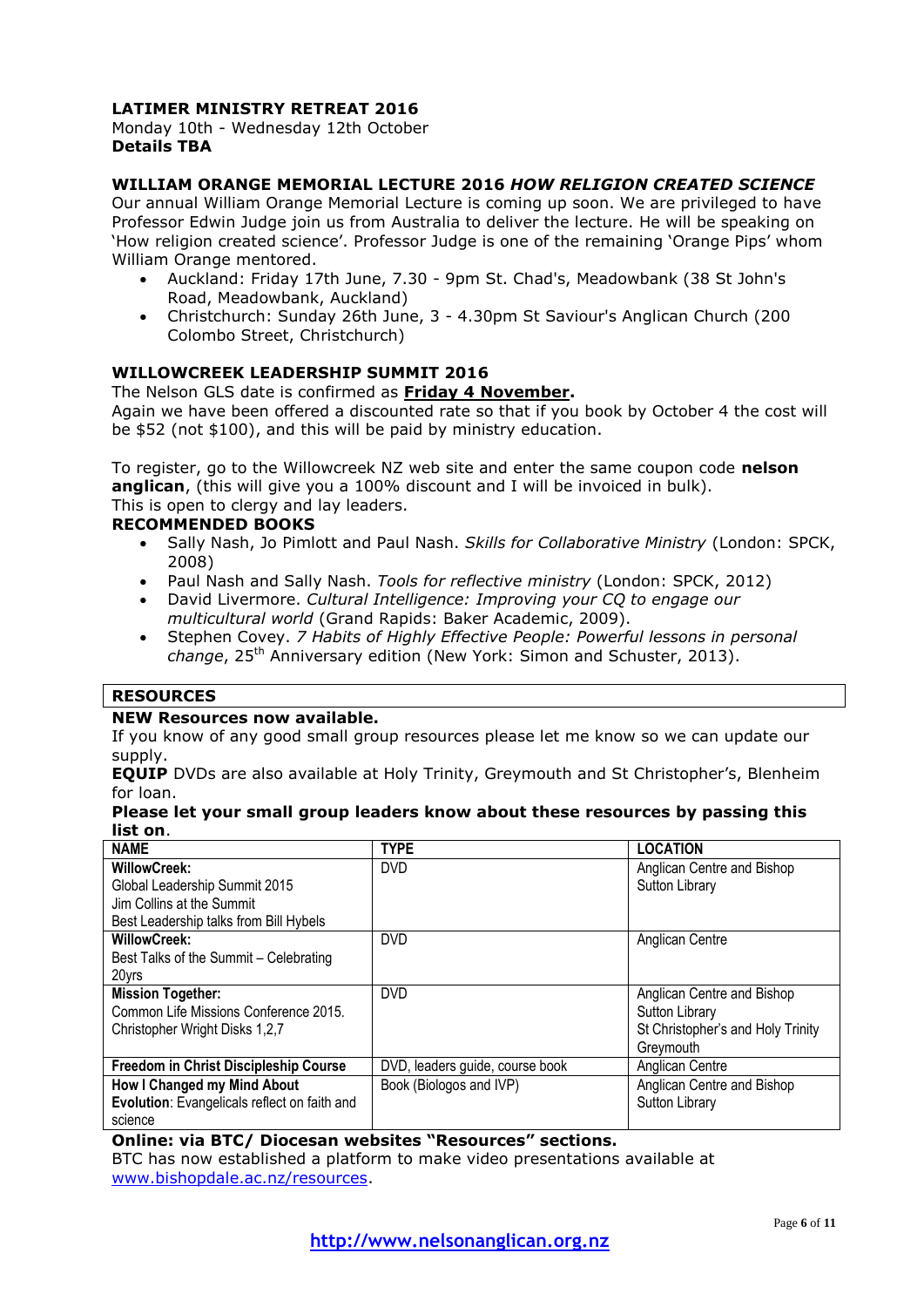#### **Free Online Resources**

Free Lectionary/Theme based resources and for all ages. <http://connectible.nz/> http://localsharedministry.com/

#### **Questions on Theology and Science**

**BIOLOGOS** is an organization founded by Francis Collins, of dedicated evangelicals committed to the relationship between the Christian faith and science. They have a new site for "pastor resources" which has very good resources for many of the difficult questions people ask. Check it out http://biologos.org/news/september-2014/new-pastor-resourcecenter.

New Resource:<http://biologos.org/resources/the-big-story/>

**ISCAST** is an Australian organisation (with many NZers and expats) dedicated to exploring the interface between science and the Christian faith. Its membership consists of scientists, theologians and professionals with standing in their own fields and a commitment to the Christian faith. Their website has many good resources that tackle many questions about science and faith. See http://www.iscast.org.

#### **InterChurch Bioethics Council**

The **InterChurch Bioethics Council** (ICBC) is composed of appointed representatives from Anglican, Methodist and Presbyterian Churches for the purpose of addressing crucial ethical issues in NZ relating to bioethics [http://www.interchurchbioethics.org.nz.](http://www.interchurchbioethics.org.nz/)

# **SOCIAL SERVICES**

Dear everyone,

Just a reminder about applying for Anglican Care ministry funds in the next few months (refer to your bright orange ACCT A3 wall chart – if you don't have one please let me know.) Closing dates are: 1 July (Nelson only) Mary Foster-Barham Trust project funding 1 August Older Persons' Ministry funds 1 September Tindall Foundation funds 1 October ACCT funds

Stay blessed!

Gerrie Mead [socialservices@nelsonanglican.nz](mailto:socialservices@nelsonanglican.nz)

# **Save the date** 14-15 Oct FORGOTTEN WORLD HIGHWAY

This is Church?

**Find out more** 

For more info socialservices@nelsonanglican.nz

 $Or$  is it?

# **ENABLER FOR OLDER PERSONS MINISTRY**

Dear colleagues,

Elder Abuse Awareness Week begins on June  $15<sup>th</sup>$  and concludes on June 22<sup>nd</sup>. As Christians and especially for those of us in ministry, we have a duty of care to God's people, especially to those who are weak and vulnerable. Elder Abuse Awareness Week is an opportunity to seek out vulnerable people and in Christ's name to offer them support and protection.

Maybe you could preach about the call to care on Sunday  $19<sup>th</sup>$  June and raise the level of vigilance and awareness in your community by getting our members 'mobilised' in this respect.

I happen to be free on  $19<sup>th</sup>$  June and I would be happy to come to your parish to preach that day. First come first served!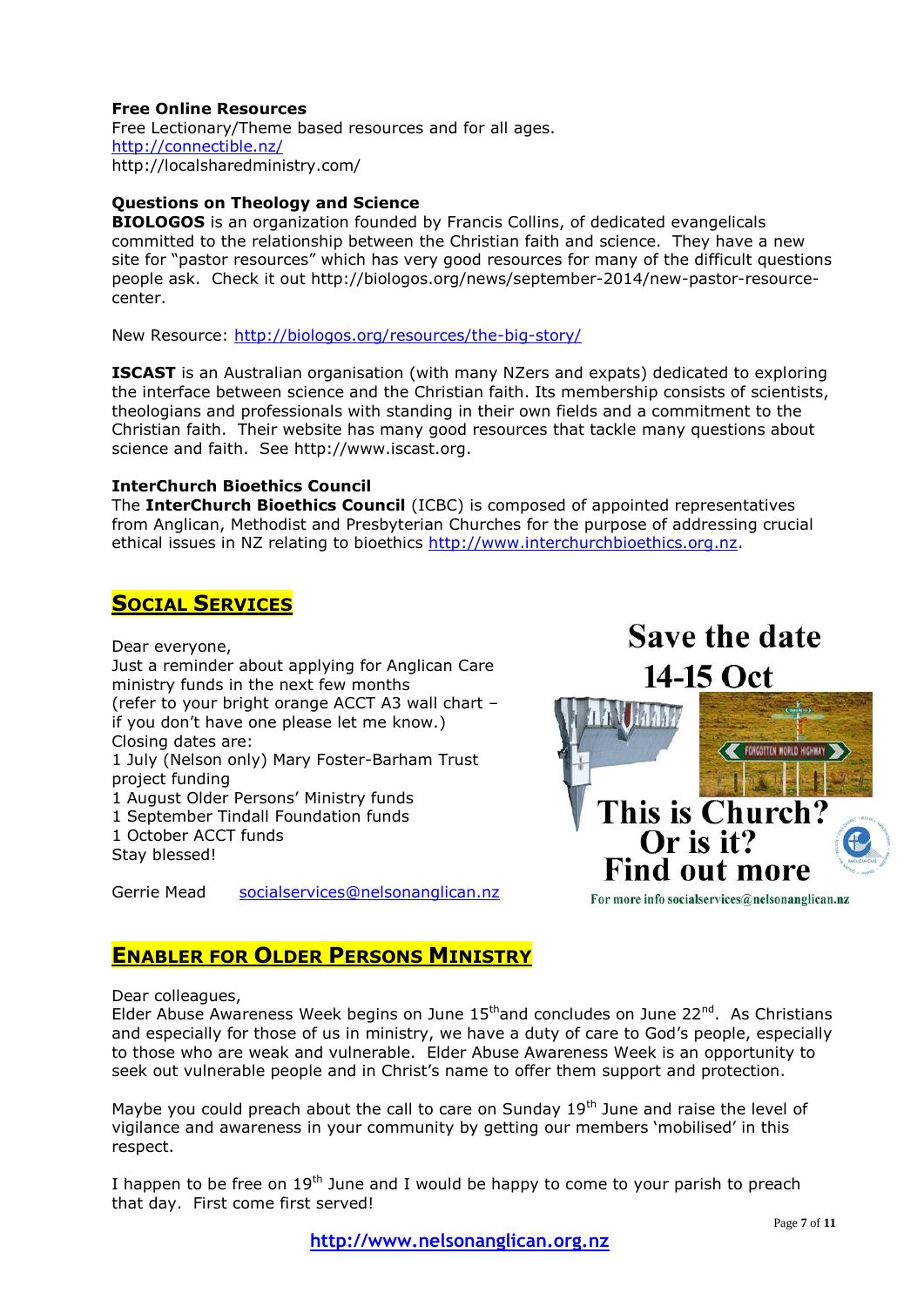Attached with the emailed Ad Clerum, is backgrounder from the Age Concern national office. It makes for salutary reading. Please forward it on to your elder care workers in your parish.

Best wishes, Charles Tyrrell QSO

# **YOUTH COORDINATOR**

**Hi everyone,** Autumn is here in style in Nelson. How did your Pentecost celebrations go? May God's Holy Spirit be with you this week in every aspect, as you walk with him in the work he's called you to and may it not be a burden but may there be times of peace and joy as you give out.

**SYNOD YOUTH REPS** The Diocese is discussing at this year's synod our current rep procedure and how we can make changes to encourage more youth voice and participation, not just at synod but at a vestry level in our parishes. However this year there will still be the 8 youth spots needing reps. If interested in representing your region please talk with your vicar for more details and contact Annie Fraser before 13 June to register interest - Synod this year will be held at Stoke over **4-6 August.**

**The Sauce** – Fridays, 10 June, 24 June, 8 July.St Barnabas, Stoke 7-9pm The dates are set in for next term! We will still aim for fortnightly but there will be a three week gap over Queens birthday weekend. For any Sauce related thoughts, feedback and questions remember to chat to Nathan.

#### **Charge Leadership -** , 24 June, 19 August, 16 Sept, 18 Nov, 2 Dec

It's time to re-launch our Charge Leadership program and we're excited to be doing so next term. A little different from previous years, this time around Charge will be aimed at senior high school youth and emerging young adult leaders from within our Nelson / Waimea parishes. The content will be a mix of quality teaching around leadership heart and culture with a real practical component where our crew can learn valuable skills and put them to work, hopefully helping them to become the best leaders they can be... The program will run for seven sessions over the rest of the year, once per month on the same night as the Sauce - meeting 5pm till 6.30pm which will include dinner on us. Our Charge leaders will also be subsidised to go to Spring Camp as part of the program.If you have any keen youth please feel free to spread the word and let them know about the program - the first night in May will be a launch where people can come check it out before committing - youth leaders are welcome to attend this with their youth.

**The Abbey** 26-28 August - This year the Abbey - our national Anglican Youth leader conference - is happening at **Living Springs in Christchurch** (South Island represent!), and we will be sending a team from Nelson again. If you are a youth leader or Charge leader and keen to go, you will need to register via the 'Resourced'

website [Anglicanyouth.org.nz.](http://nelsonanglicanyouth.us9.list-manage.com/track/click?u=77d67e014607ec1799bfa00bd&id=87c9334bc3&e=4bd71db7b0) Regos are open! If you (ideally your parish) can cover your rego, the Nelson Diocese will cover travel.

We will look to fly people there/back but you will need to check the airport bus option on the rego form to get a ride from the airport to the venue at Living Springs.

Any questions please talk to Nathan - registrations are limited so register asap to go! once registered please let us know so we can arrange travel. Should be a great trip.

**40 HOUR FAMINE** Happening this term, more details below - thought of signing up? You might also be interested in putting on a Famine event - let us know what you're thinking if you'd others groups to join in the fun.

The Famine is this year is focusing on Syrian Refugees and has a real advantage of being so topical presently. The theme is **"One Weekend, One Backpack"**, based on how many refugees have survived for up to 5 years with only the gear in their backpack when they fled Syria. The famine web site is up and running where you can register and download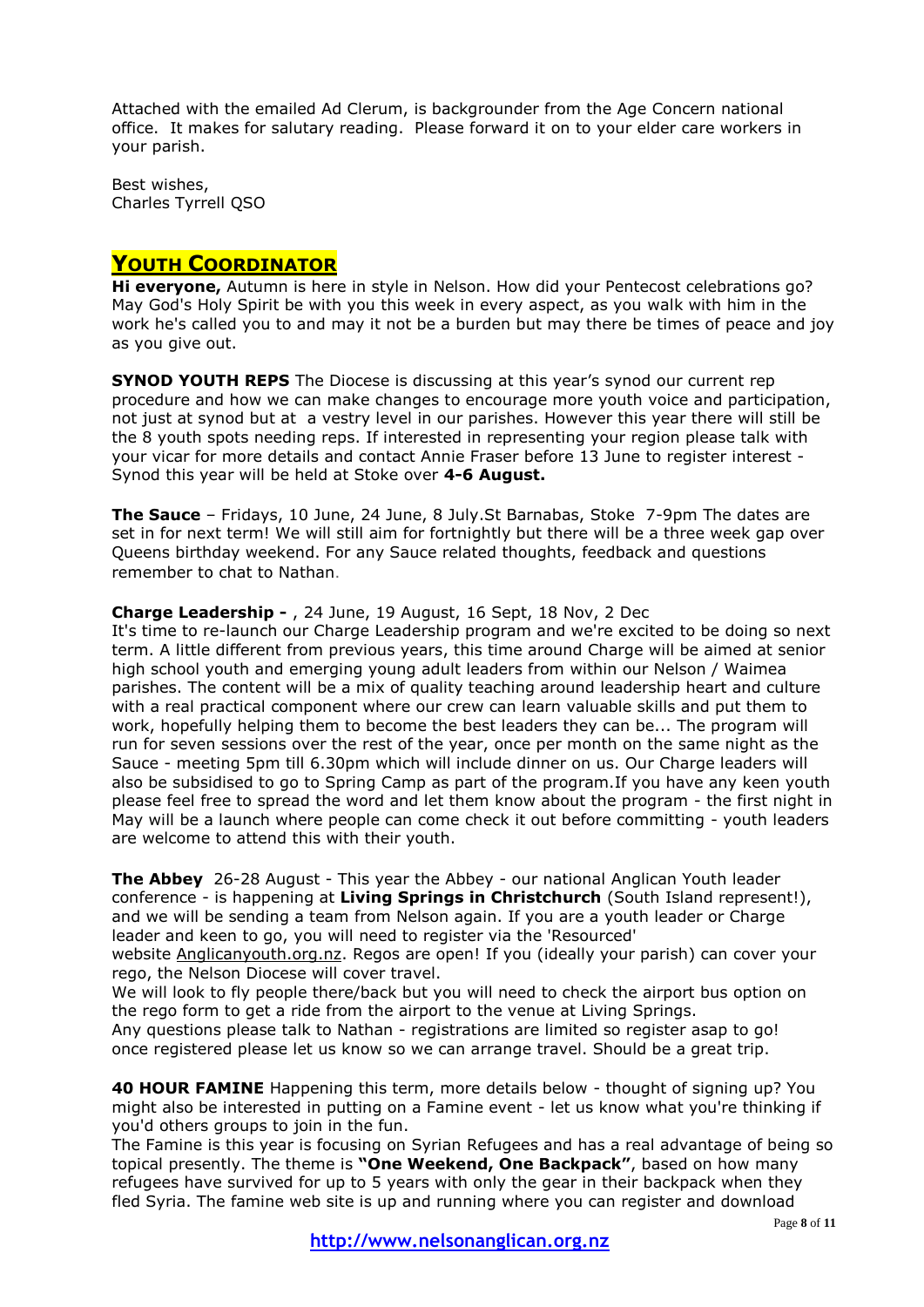great a whole heap of great resources to help you spread the word to your youth!

Some of their ideas below:

- Short 3 minutes video clips
- The simulation game about refugees 2 billion miles
- Interviews with Kiwi celebs and others who have visited overseas
- And heaps more than we can list here...

Visit [www.worldvision.org.nz](http://nelsonanglicanyouth.us9.list-manage.com/track/click?u=77d67e014607ec1799bfa00bd&id=625e3437d5&e=4bd71db7b0) for more info or to register your group for the weekend!

#### Term 2

- **10 JUN The Sauce:** Friday / 7-9pm / St Barnabas hall, Stoke
- **10 JUN 40 HOUR FAMINE**
- **06 JUN Youth Leaders brekkie:** Thursday / 8.30-10am / Deville cafe Nelson
- **24 JUN Charge Leadership:** Friday / 5-6.30pm / St B's Stoke hall Nelson
- **The Sauce:** Friday / 7-9pm / St B's Stoke hall Nelson

**08 JUL The Sauce:** Friday / 7-9pm / St B's Stoke hall Nelson (DODGEBALL COMP!)

LUKE SHAW: Youth Coordinator OFFICE +64 035483124 Mobile 0212772186 [youth@nelsonanglican.nz](mailto:youth@nelsonanglican.nz) NATHAN HUGHES: Youth Assistant Mobile 021 1103 322 [youth.assist@nelsonanglican.nz](mailto:youth.assist@nelsonanglican.nz)

# **BISHOPDALE THEOLOGICAL COLLEGE**

Courses for Semester 2:

Your personal journey with God - Formation What is happening in the church today? - Church in the Mission of God What has shaped our culture, assumptions & beliefs - Worldview and Ways of Life Digging deep into the Old Testament - Old Testament Introduction Praising as David did, looking at - Psalms Who was Luke, what made him different? - The Gospel of Luke Diving deep into scripture - Biblical Interpretation Please check out our website [www.bishopdale.ac.nz](http://www.bishopdale.ac.nz/) for further information or contact [office@bishopdale.ac.nz.](mailto:office@bishopdale.ac.nz)

# **BISHOP SUTTON LIBRARY**

#### **New Books in the Bishop Sutton Library**

 **Kathryn Greene-McCreight – I am with you : the Archbishop of Canterbury's Lent Book 2016. London : Bloomsbury, 2015.**

"And there was evening and there was morning, the first day" (Gen. 1.5) Greene-McCreight notes that this verse gives us insight into understanding God's presence. The verse assures us that "Darkness is not the final word". It is "darkness that is enclosed by light, not the other way round". This reflective book explores God's presence as light. Ultimately, it is the power of the resurrection that both "illumines our darkness" and draws us into God's presence that "Light by which we see light".

 **David G. Benner – Presence and encounter : the sacramental possibilities of everyday life. Grand Rapids, Michigan : Brazos Press, c2014.**

Presence is a "relational concept". Our "most vital and significant moments in life are moments of encounter". This book explores how we can make ourselves more "available for encounter" and experience the presence of God in everyday life, in a more profound way.

**Quote for the day** "All real living is meeting" – Martin Buber

#### **New Books for Ministry Training**

**John Patton**. **Pastor as counsellor : wise presence, sacred conversation**. Nashville, TN : Abingdon Press, c2015.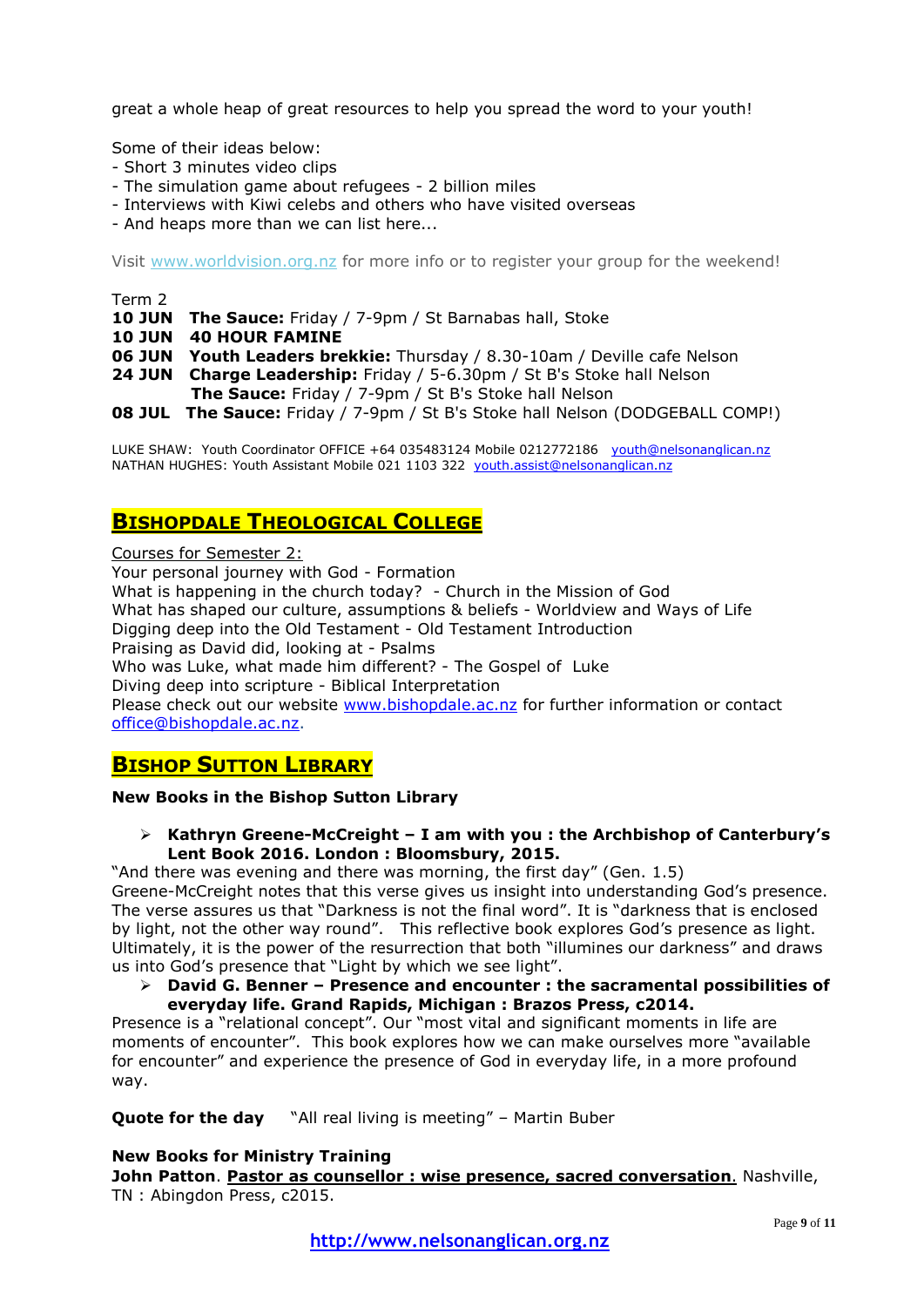### **Simon Rundell**. **Creative ideas for frontline evangelism with young people**. Norwich

: Canterbury Press, c2013.

Jennifer Patterson - Bishop Sutton Library Tel. (03) 548 8785 Ext 4 [library@bishopdale.ac.nz](mailto:library@bishopdale.ac.nz)

# **VACANCIES IN OTHER DIOCESES**

#### **Christchurch Diocese:**

Parish of Hornby,Templeton and West Melton – evangelical leader who is biblically focused and spirit-filled with a gift of biblical interpretation and teaching. A priest who understands a multi-centred parish

Applications which must include a CV, a response to the profile of not more than three pages, and a statement about your personal approach to ministry, are requested by 29th February 2016 and are to be mailed to, [bishopspa@anglicanlife.org.nz](mailto:bishopspa@anglicanlife.org.nz?subject=Hornby%20Templeton%20West%20Melton%20position) *Applications close on 20 July 2016*

#### Children's Ministry Developer for The Diocese of Christchurch

The Diocese of Christchurch seeks a Children's Ministry developer who will enable parishes to re-imagine their outreach to children and offer education that engages the whole family. This is a 20 hour a week position to allow job sharing.

The successful candidate will have:

- a theological education / understanding
- experience working with children and their families ideally in a ministry role He or she will become a member of the Diocesan Mission Team and work closely with parish clergy, staff and volunteers and collaborate wit h the Youth Ministry Developer and the Child Poverty Solution Advocate of the Diocese of Christchurch. They will be based at the Anglican Centre office.

For a complete Position Description and an Expression of Interest form, please email [bishopspa@anglicanlife.org.nz](mailto:bishopspa@anglicanlife.org.nz?subject=Children%E2%80%99s%20Ministry%20Developer%20for%20The%20Diocese%20of%20Christchurch) Applications close on 20 July 2016

#### Anglican Parish of Sumner – Redcliffs, Christchurch Vicar, Fulltime

We are an evangelical church that embraces and lives an open, generous and Christcentred mission. Our worship encompasses both contemporary and traditional styles. We aim to build on the best of the past as we embark on the next step of our journey towards continued growth of our church, mission and outreach. We have one Fresh Expression called the Board Room which reaches out to those who surf, skate-board and do other 'board' activities. A parish profile and an expression of interest form are available by emailing the office of Bishop Victoria Matthews of the Diocese of Christchurch: [bishopspa@anglicanlife.org.nz](mailto:bishopspa@anglicanlife.org.nz) or by phoning 03 348 6701. Applications, which must include a CV, a response to the profile of not more than three pages, and a statement about your approach to ministry, are to be sent to **bishopspa@anglicanlife.org.nz** . Applications close on **24 June 2016**